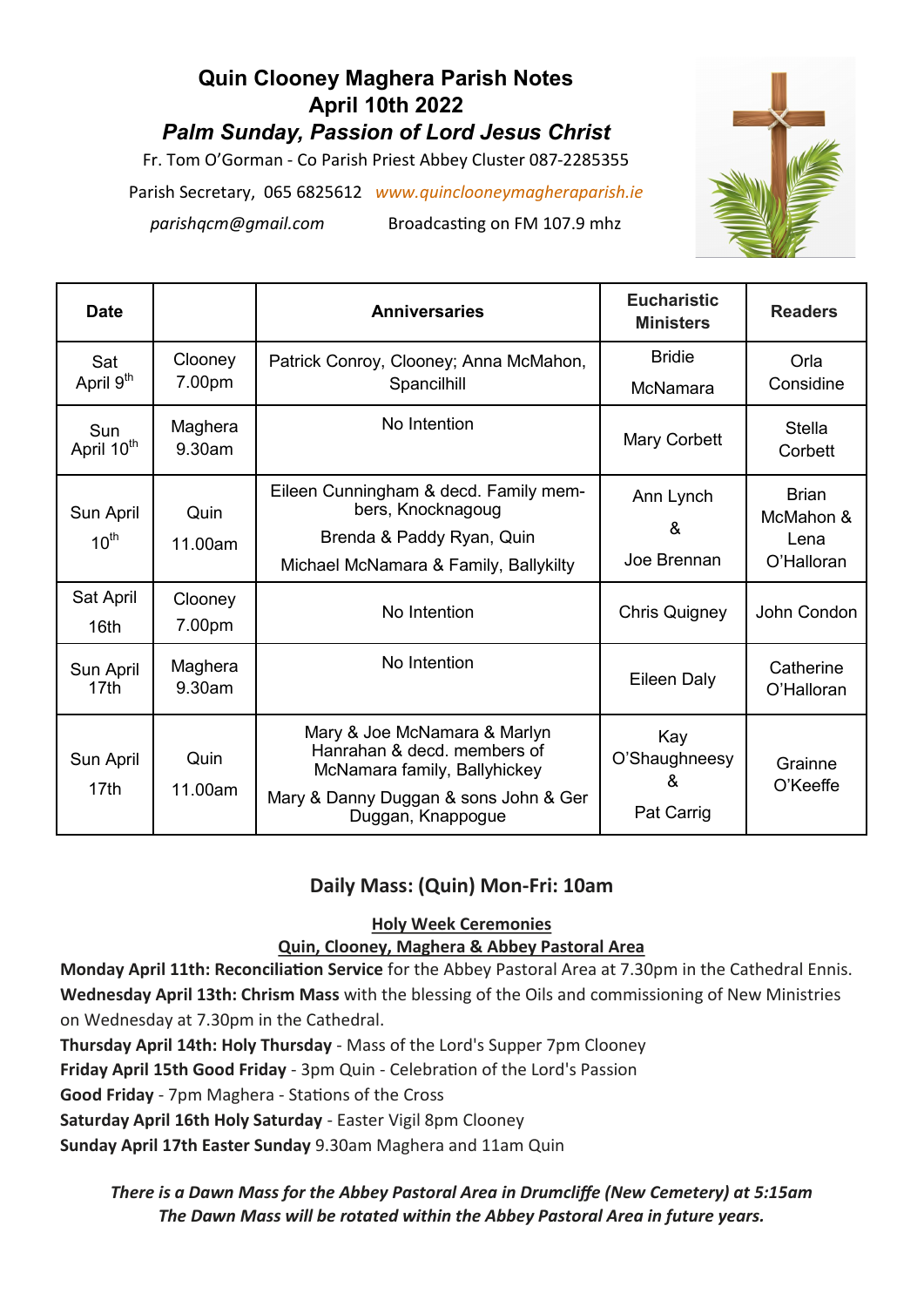**Rest In Peace:** John O'Halloran late of USA and Ballyhannon, brother of Kay O'Shaugnessy, Quin.

**Weekly Contributions:** Amount collected €790 + €240 via Ennis. Contributions can also be left in the parish office during this time of restrictions or use the Donate button on the Killaloe Diocese website. The Parish Council continues to thank all who leave contributions to the parish office at this time. Your generosity is much appreciated.

**Church Offertory Collection:** In accordance with present Covid-19 guidelines and in the interests of public health it is not possible to have the usual basket offertory collection at weekend masses. If you wish to support the parish financially, please do so in the Collection Boxes provided at the church entrances or donate online using the Killaloe Diocesan website. We wish to thank you for your ongoing generosity and making such a huge effort to support the Parish since the onset of Covid.

**On- line Donations to Parish:** In these times of Government lockdown and restrictions on attendances at public masses, many people who are unable to attend church services are interested in contributing to the support of their parish or their priests. Sincere thanks to all our parishioners who have contributed during this time. It is now possible to make a contribution by credit or debit card directly to your parish using the Diocesan website – www.killalodiocese.ie. The full contribution as received by the Diocesan website will be fully paid to your parish. Simply go to the Diocesan website and click on the red "Donate to your parish" button on the top of the page. You will be invited to select your parish and the parish fund you wish to contribute. Your support is greatly appreciated.

**The Synodal Pathway:** Thank you to everyone who participated in our recent public consultation on your thoughts and expressions of being a part of our Church. We would still like to hear from you. You are welcome to fill in our online survey by using the link or our Killaloe Diocese website. Synodal Pathway - Key Questions-Online Survey - Killaloe Diocese

**Reconciliation Thought Palm Sunday 10 April:** The crowds sing Hosanna one week and condemn Jesus the next. As we prepare to celebrate Holy Week, you are invited to our celebration of the Sacrament of Reconciliation on Monday evening at 7.30pm in the Cathedral of Ss Peter & Paul, Ennis. But keep in mind and heart – Lent calls for repentance; as we experience the joy of God's compassion we will sing Hosanna; let it not turn to condemnation of others but continued rejoicing in the amazing grace of God's love.

**Trocaire Boxes: Help families in forgotten crises:** Out of the media spotlight this Lent, loving families are suffering in forgotten crises from Covid to poverty and climate change. Thousands of miles from the Ukraine in Zimbabwe, Thandekile and her family are enduring this. *Please return your Trocaire Boxes and or Trocaire Collection envelope, (white envelope in your box of envelopes with purple top), at Good Friday Ceremonies or anytime during Easter Week. We thank you for all your contributions.*

**The Annual Matt Talbot Novena** will conclude on Tuesday, 12th April at 7PM in Tulla Church with Mass and Benediction. Fr Michael Collins, former Chaplain to St Joseph's Secondary School will lead us in remembrance of our Faithful Departed, praying in a particular way for Sr. Bosco Griffin and the founding members of the Matt Talbot Novena. There will be a special blessing of car and house keys at this evenings Novena. Attending this Novena could be your Lenten resolution.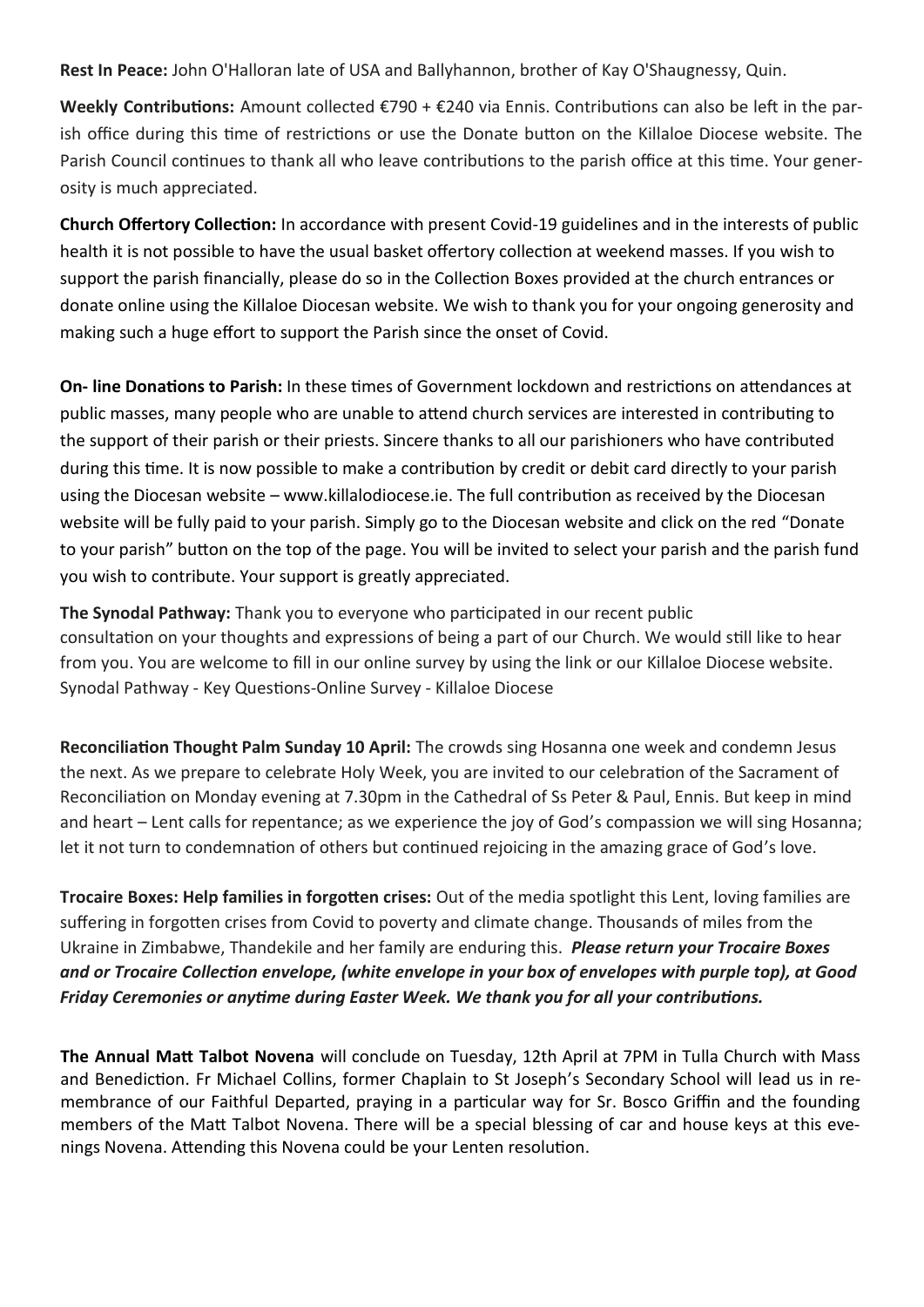**Pilgrimages 2022: Lourdes 2022** Direct from Shannon Airport June 28th—July 3rd Summer Pilgrimage September 22nd—27th Franciscan Pilgrimage October 2nd –7th Autumn Pilgrimage. **Knock Shrine:** Our Diocesan Pilgrimage to Knock Shrine will take place on Sunday 22nd May. A bus will travel from Ennis. To book your seat please contact Cian at Brigdale Coaches. 087 2661333 or Claire at the Diocesan Office 065 6828638

**Lough Derg:** Our Diocesan Pilgrimage will take place from Monday 1st to Wednesday 3rd August. Details from the Ennis Parish Office. Bishop Fintan will lead all three pilgrimages making them a Diocesan gathering for all parishes to participate.

**COVID Protocols:** Since the government announcement at the end of January, Religious Services can continue to proceed without capacity limits but with a couple protective measures remaining in place. This means that in our churches face masks are still to be worn, and hand sanitizing to continue on entering and leaving the church. The sign of peace remains suspended and Holy Communion will continue to be distributed in the hand only. The Holy Water fonts will also remain empty. Please be respectful of others who come to pray in our churches by giving space to one another.

**The Quin/Clooney Apostolic Work** are happy to announce we are holding a display of work on the 24th of April, in Quin Community centre after 11 o'clock mass and from 2-4 pm. All are welcome. If anyone is interested in donating a sacred vessel in memory of a loved one, such as a chalice, sick call set, mass kit or a ciborium, please contact Moira 087 645 7744 or Cathy 087 137 4184 for more information.

**Get into Golf Women's Programme.** 9 week programme at Shannon Golf Club commencing with Information session on 21st April at 7pm and each Thursday thereafter. No prior knowledge of golf necessary & all equipment will be provided. Learn to play golf in a fun and friendly environment. Please contact Connie on 086-8417704 or Marie on 086-8601707 for further information or to book a place.

**Malachys farmers market** is on Sunday 24th April @ 11-1pm

**Quin TT** would like to remind all residents of our weekly clean-up on MONDAY nights between 7.30 and 8.30pm, meeting at the Community Centre. The children are always welcome too. Thank you to the volunteers who came out last Monday eve. It is very much appreciated.

**Under 7 boys GAA** is restarting in Clooney-Quin pitch on Saturday April 9th at 9:30AM. If interested, please complete the attached link. https://forms.gle/JzVUdX7D6vjqN1kKA or contact John Davenport/ Niall Reynolds. Sports helps to improve Health & Fitness, increase Confidence & Self-Esteem, teach Teamwork and most importantly build Friendships. Bring your young star along and we'll make sure that he participates and has lots of fun!

**GAA Lotto Draw:** 7th April 2022. Jackpot: €14,800. Numbers drawn: 17; 18; 26; 31. No winner. €40 Lucky Dip winners: Cathal Egan, Quin; Liz Leamy, Ennis; Conor Clune, Quin; Ruairi O'Neill, Dangan; Gearoid Ryan, Quin Village. Next draw Online 14th April 2022. Jackpot: €15,000. Next draw Online 14th April 2022. Jackpot: €15,000. Tickets available online www.clooneyquingaa.ie - purchase cut-off time 5.00pm. Also available in Crowes, Quin. Also available in Crowes, Quin Post Office, and Clooney Stores - purchase cut-off time 1.00pm. We thank you for your continued support. Go raibh maith agaibh as bhur dtacaíocht leanúnach

**Newsletter Deadline:** If you wish to put a notice in the newsletter, please have your notice in by 12 noon on Tuesdays. Please email quinparish@gmail.com